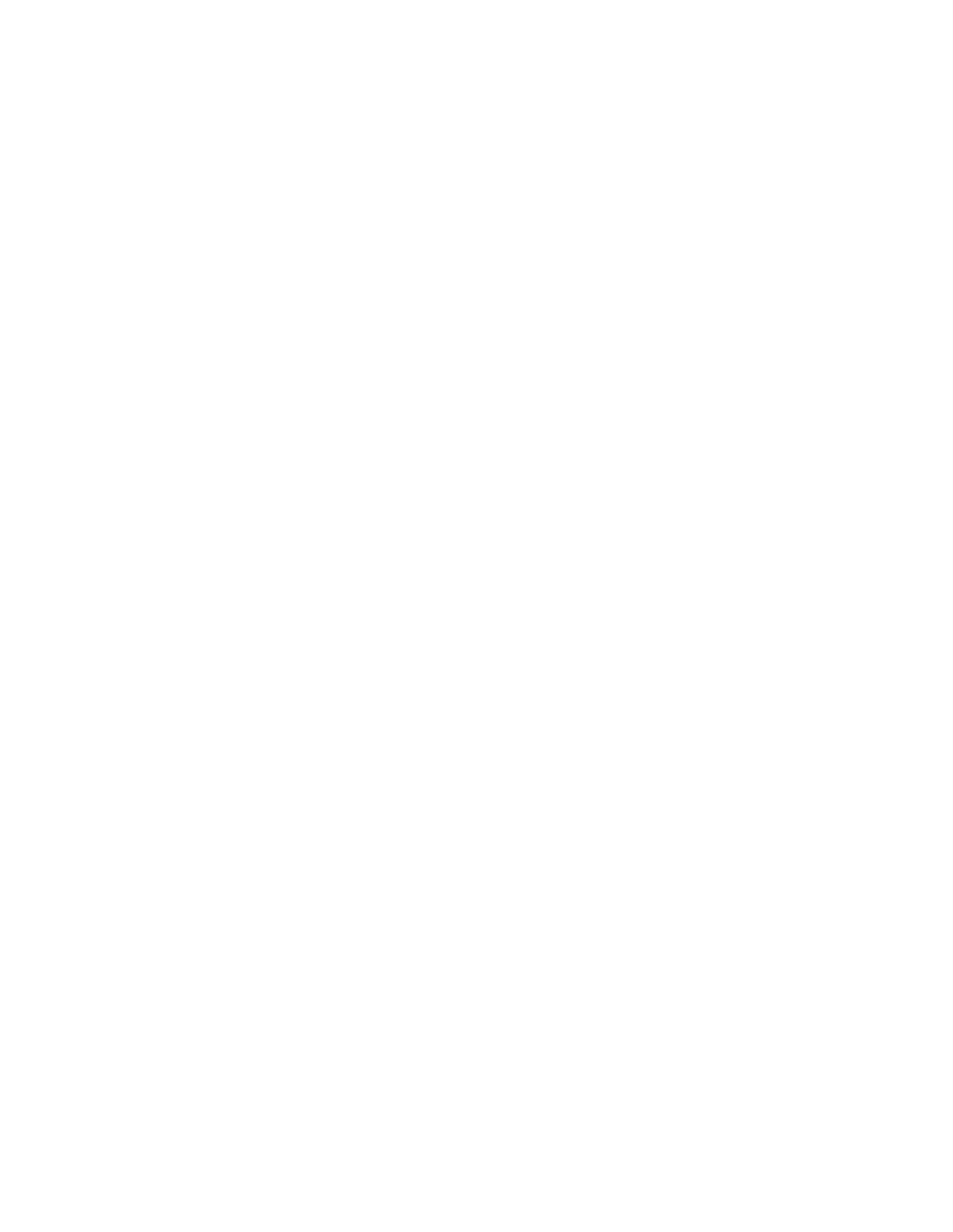## **Contents**

| <b>Topic</b>              | Page    |
|---------------------------|---------|
| Mp40-1 Cart Assembly      | $1 - 2$ |
| Mp40-2 Hose Reel Assembly | $3-5$   |
|                           | $6 - 7$ |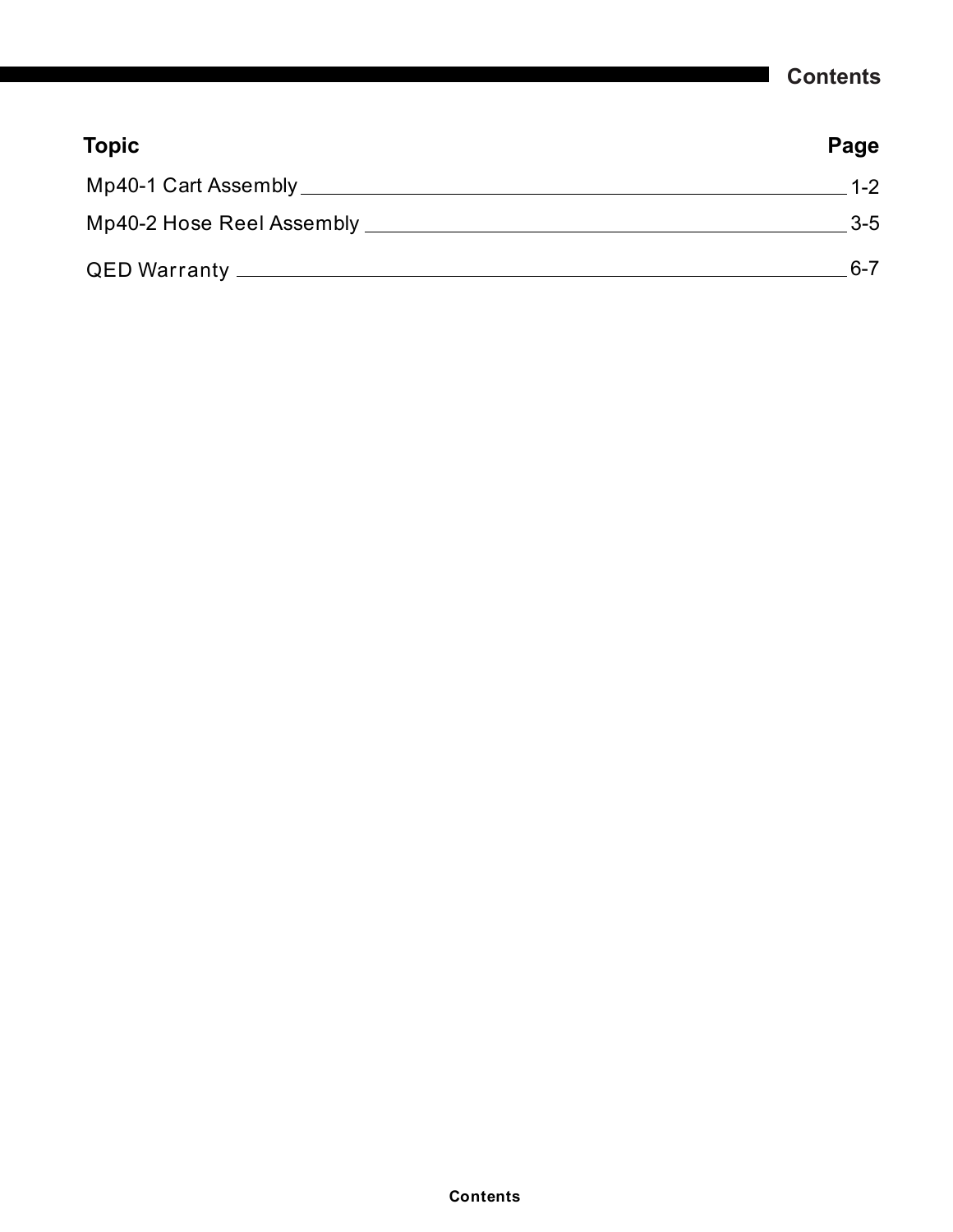

Assemble handle and wheels to cart frame as shown, using cotter clips provided.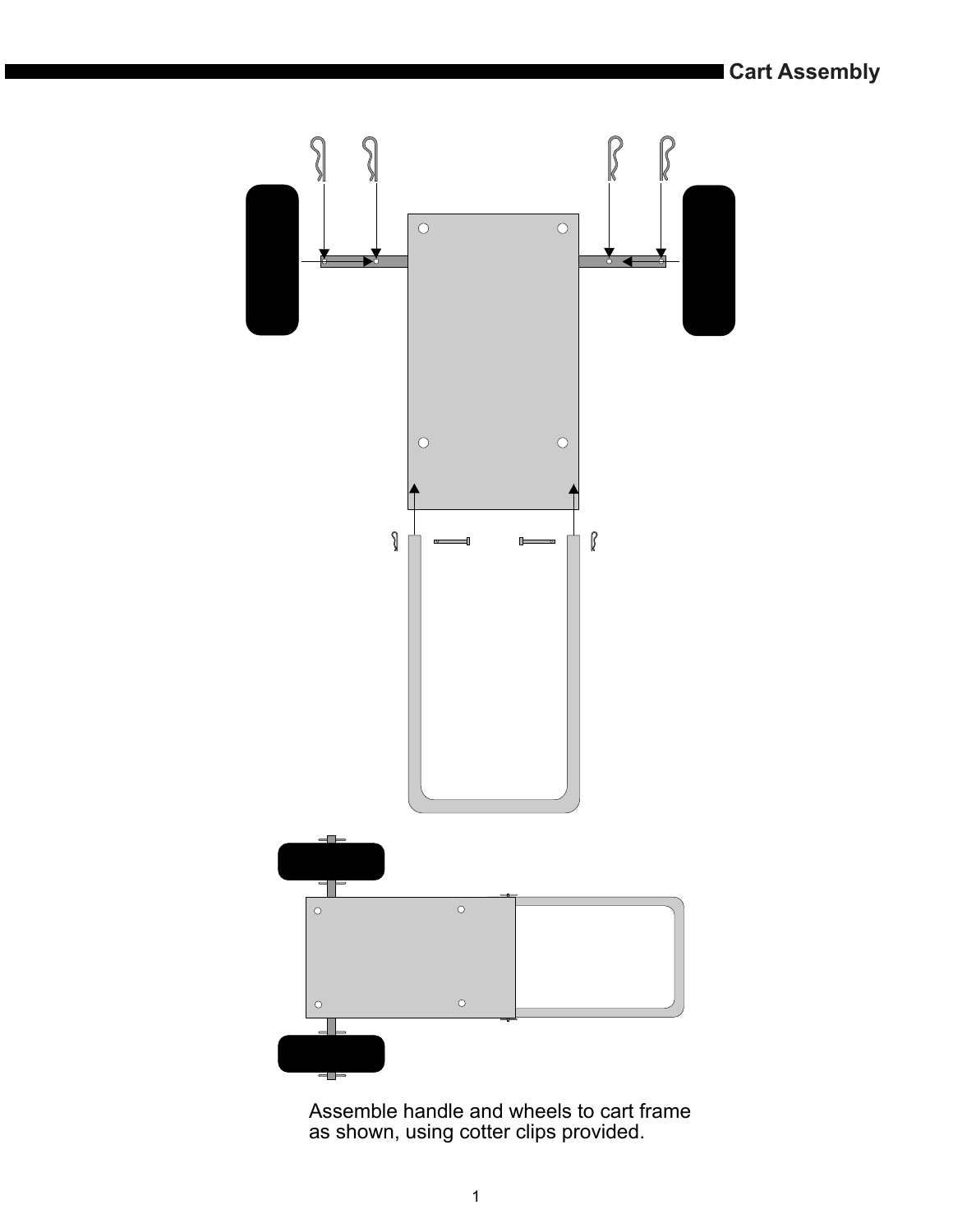

**Remove rubber feet (4) from bottom of MP40 Frame.**



Mount MP40 to frame by removing 4 rubber feet, then bolting the MP40 to the frame with the bolts provided.

**IMPORTANT:** position MP40 with compressor head and exit hose over the cart axle, away from handle end of cart, as shown. The engine can leak oil and be damaged if this is reversed.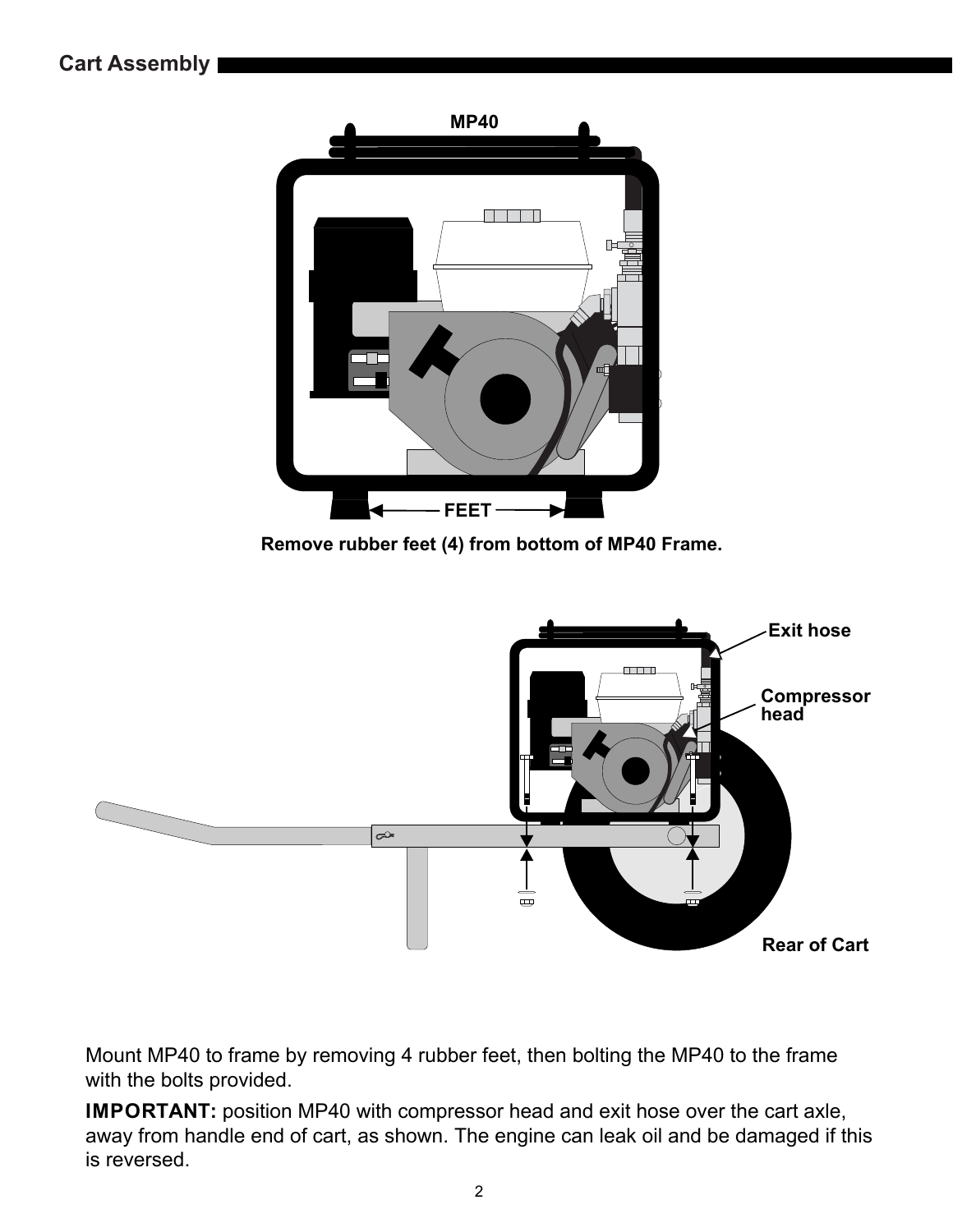

Install reel handle to reel crank arm, using nut and washer provided. Insert plug into end of handle and tighten with allen wrench.



Position Hose Reel on top of MP40 frame as shown, (over carburetor, not over gas tank). Use care to avoid having the reel fall off the frame.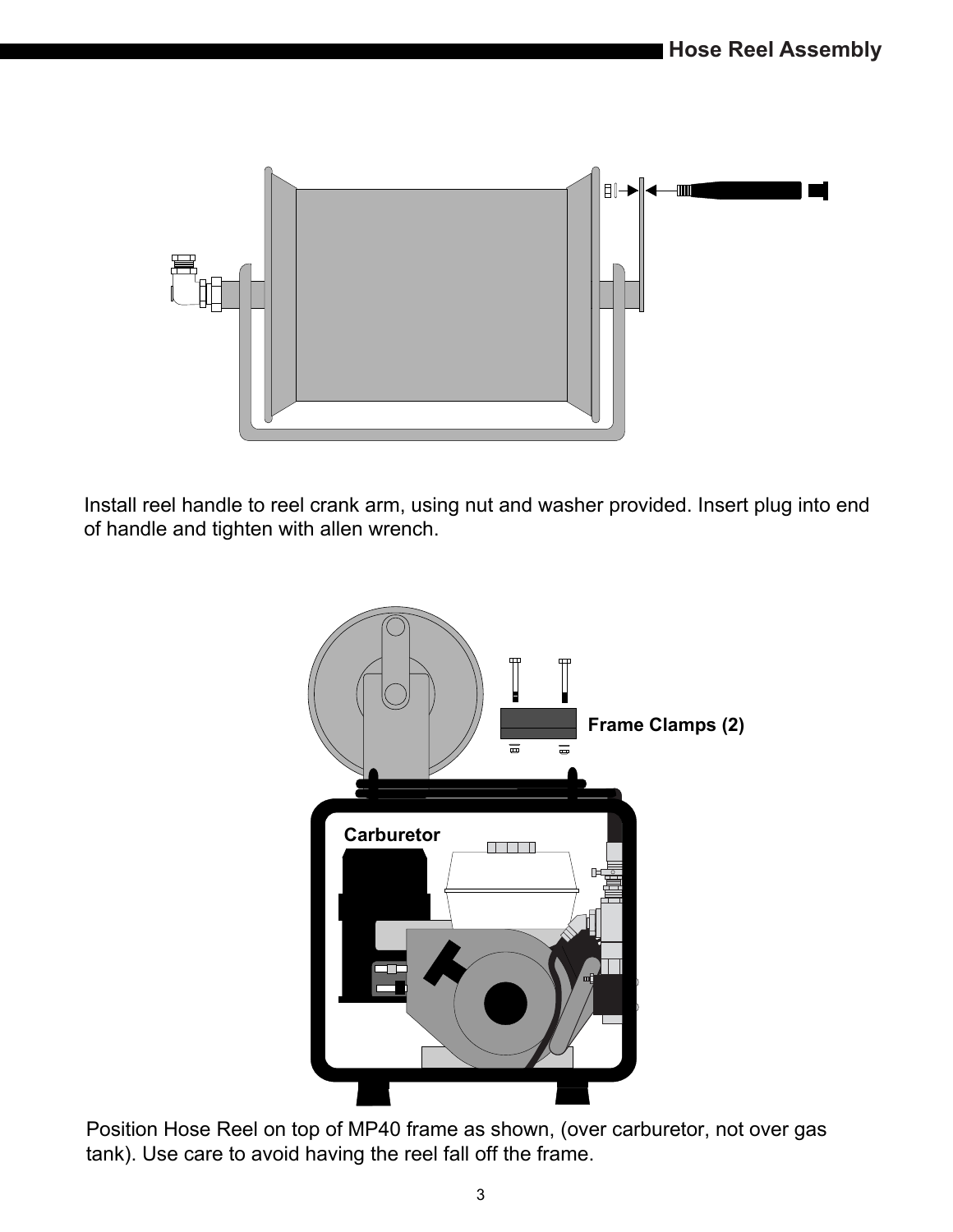

Position frame clamps under reel to grip MP40 frame tube as shown and tighten bolts and nuts securely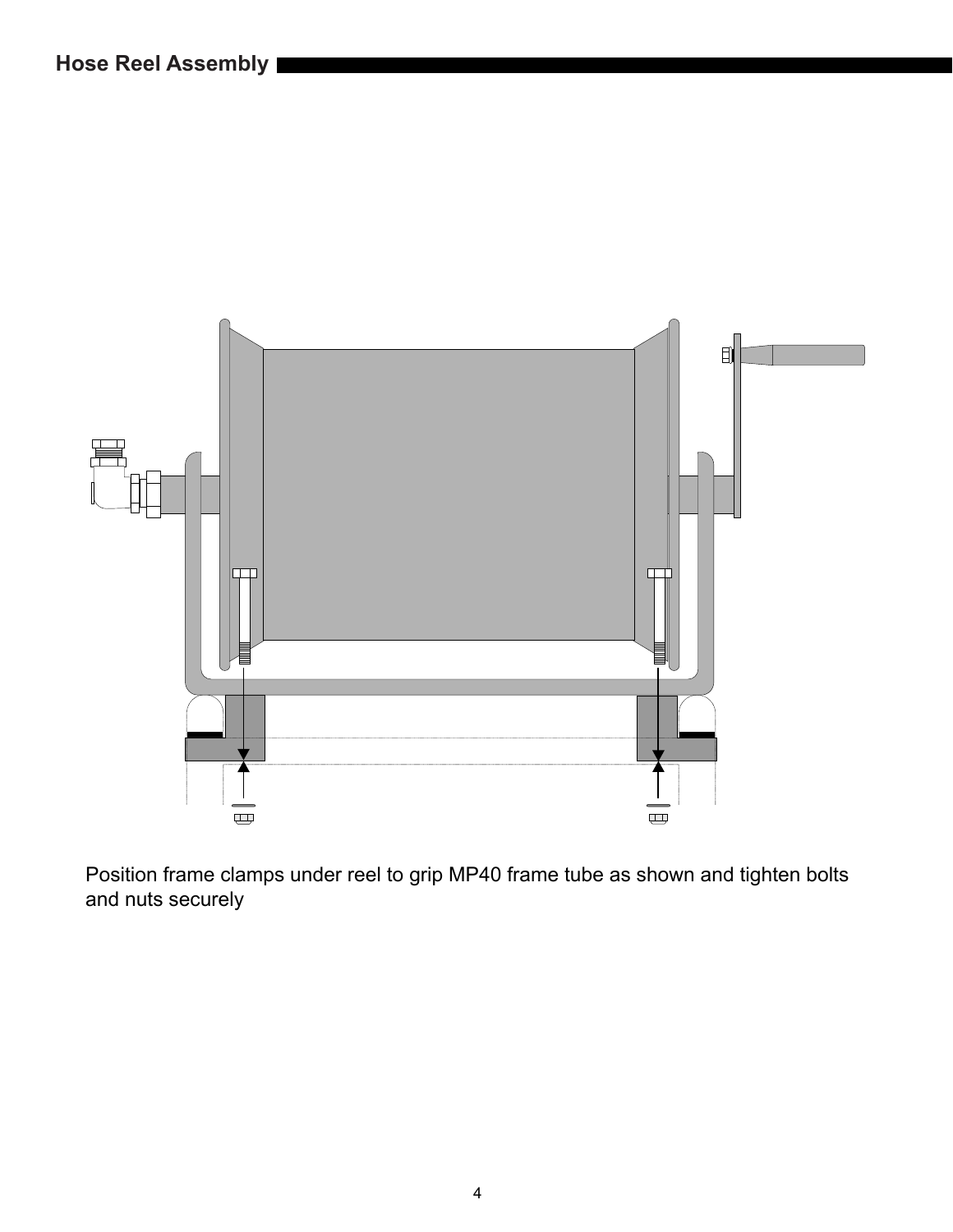**Hose Reel Assembly**



Attach the quick connect fitting from the compressor hose to the quick connect fitting at the center of the hose reel .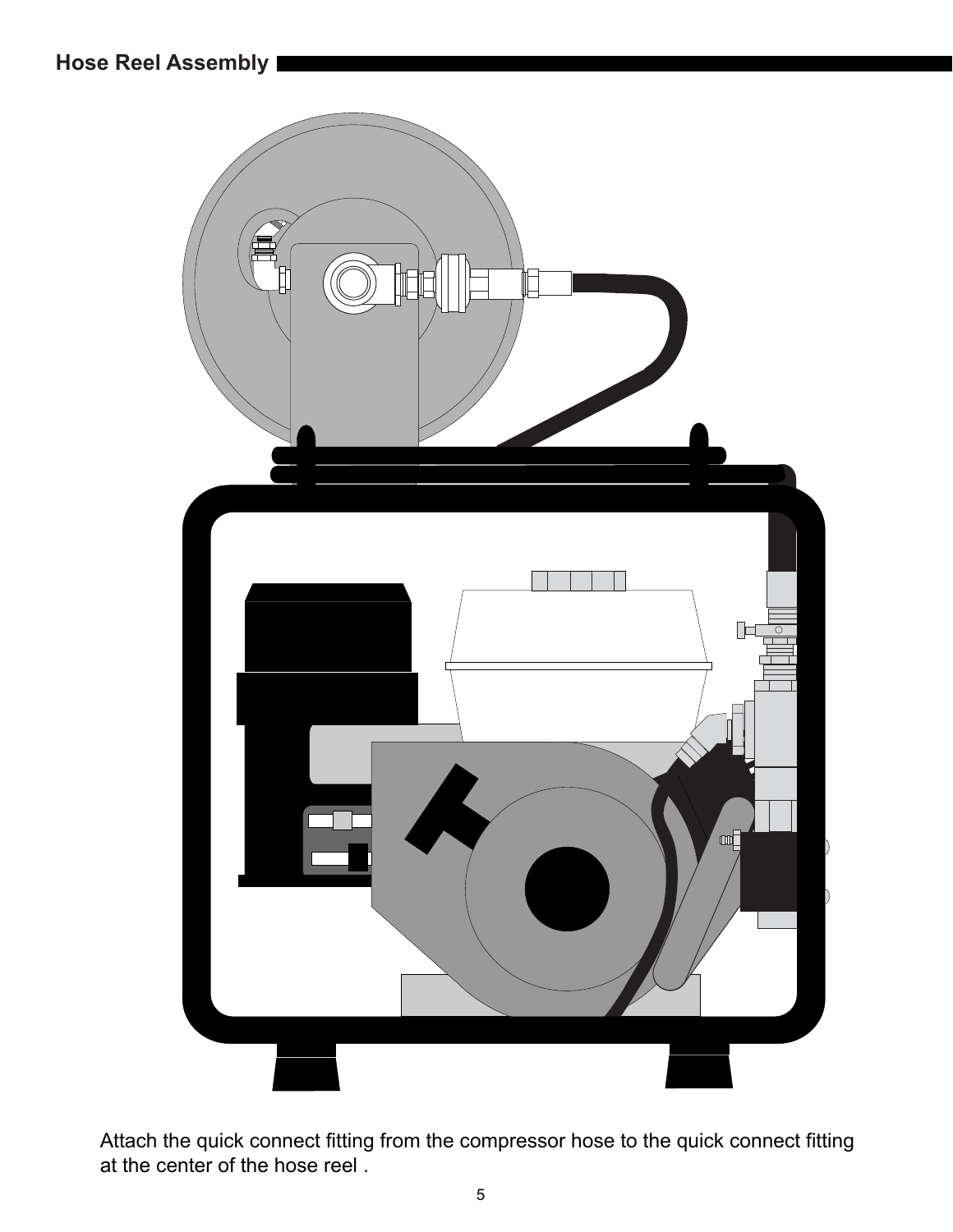# **Qed Monitoring System Warranty**

QED ENVIRONMENTAL SYSTEMS, INC. ("QED") warrants to the original purchaser of its products that, subject to the limitations and conditions provided below, the products, materials and/or workmanship shall reasonably conform to descriptions of the products and shall be free of defects in materials and workmanship. Any failure of the products to conform to this warranty will be remedied by QED in the manner provided herein. This warranty shall be limited to the duration and the conditions set forth below. Warranty duration is calculated from the original date of purchase.

- **1. Dedicated-Use System Products** 10-year warranty on dedicated bladder pumps equipped with QED inlet screens, and purge pumps used in periodic, non-continuous groundwater sampling (up to 52 samples events per yearAll other components, equipment and accessories are warranted for one year.)
- **2. Portable-Use Systems** Controllers and Water Level Meters are warranted for one year. Hose reels, pumps and caps are warranted for ninety (90) days.Tubing and Purge Mizers are covered by a ninety-(90) day material and workmanship warrantyThere will be no warranty for application on tubing and Purge Mizers when used as part of a Portable System.
- **3. Separately Sold Parts and Spare Parts Kit** Separately sold parts and spare parts are warranted for . ninety (90) days. Repairs performed by QED are warranted for ninety (90) days from date of repair or for the full term of the original warranty, whichever is longer.

or to refund the full purchase price. In no event shall such allegedly defective products be returned to QED<br>without its consent, and OED's ebligations of repair, replacement or refund are conditioned upon the Buyer's Buyers' exclusive remedy for breach of said warranty shall be as follows: if, and only if, QED is notified in writing within the applicable warranty period of the existence of any such defect in the said products, and QED upon examination of any such defects, shall find the same to be within the term of and covered by the warranty running from QED to Buyer, QED will, at its option, as soon as reasonably possible, replace or repair any such product, without charge to Buyer. If QED for any reason, cannot repair a product covered hereby within four (4) weeks after receipt of the original Purchaser's/Buyer's notification of a warranty claim, then QED's sole responsibility shall be, at its option, either to replace the defective product with a comparable new unit at no charge to the Buyer, without its consent, and QED's obligations of repair, replacement or refund are conditioned upon the Buyer's return of the defective product to QED. IN NO EVENT SHALL QED ENVIRONMENTAL SYSTEMS, INC. BE LIABLE FOR CONSEQUENTIAL OR INCIDENTAL DAMAGES FOR BREACH OF SAID WARRANTY. The foregoing warranty does not apply to major sub-assemblies and other equipment, accessories, and parts manufactured by others, and such other parts, accessories, and equipment are subject only to the warranties, if any, supplied by the respective manufacturers. QED makes no warranty concerning products or accessories not manufactured by QED. In the event of failure of any such product accessory, QED will give reasonable assistance to Buyer in obtaining from the respective manufacturer whatever adjustments is reasonable in light of the manufacturer's own warranty. THE FOREGOING WARRANTY IS IN LIEU OF ALL OTHER WARRANTIES, EXPRESSED, IMPLIED OR .STATUTORY (INCLUDING BUT NOT LIMITED TOTHE WARRANTIES OF MERCHANTABILITY AND FIT-NESS FOR A PARTICULAR PURPOSE). WHICH OTHER WARRANTIES ARE EXPRESSLY EXCLUDED HEREBY, and of any other obligations or liabilities on the part of QED, and QED neither assumes nor authorizes any person to assume for it any other obligation or liability in connection with the said products, materials and/or workmanship. It is understood and agreed that QED shall in no event be liable for incidental or consequential damages resulting from its breach of any of the terms of this agreement, not for special damages, nor for improper selection of any product described or referred to for a particular application. This warranty will be void in the event of unauthorized disassembly of component assemblies. Defects in any equipment that result from abuse, operation in any manner outside the recommended procedures, use and applications other than for intended use, or exposure to chemical or physical environmental beyond the designated limits of materials and construction will also void this warranty. QED shall be released from all obligations under all warranties if any product covered hereby is repaired or modified by persons other than QED's service personnel unless such repair by others is made with the written consent of QED.